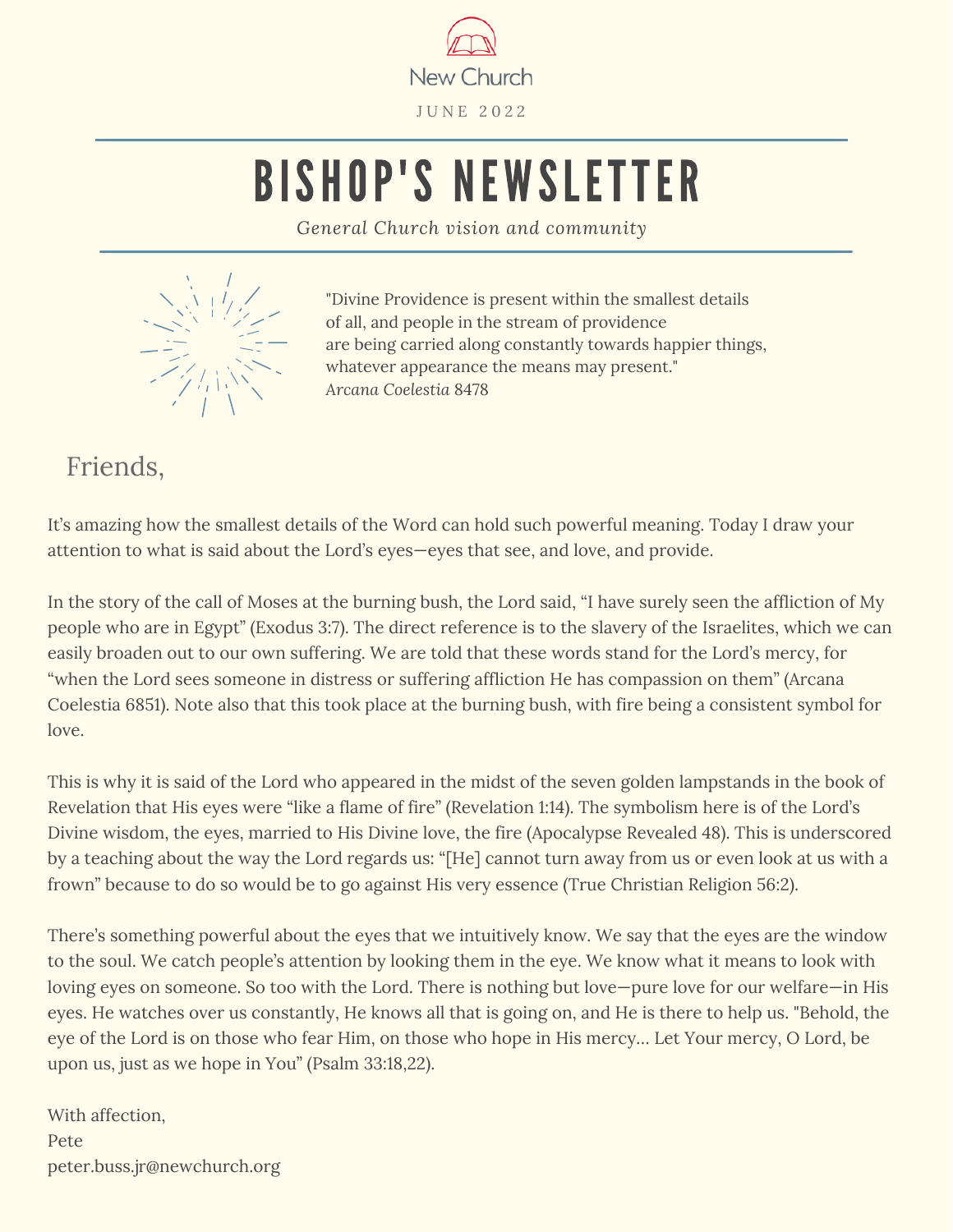### New Church Life

Please refer to the [May/June](https://newchurch.org/wp-content/uploads/2022/06/NCL-May-June-2022.pdf) issue of *New Church Life* for recent letters to the editor regarding "Standing for Marriage in Today's World" and a response from Bishop Buss. You can access *New Church Life* online [here.](https://newchurch.org/resources/publications/new-church-life/archives/)

Don't forget our [newsletter](https://forms.office.com/Pages/ResponsePage.aspx?id=31gvsJda4UmkKXfKsIkdhTtH7v_qVpVPsGT9pkSEVLRUQjNUTlBaSTFBVzRFNUkzOU1BRlAxNFJaOS4u) feedback form if you need to reach out with questions, comments or concerns for the episcopal or central office.

#### CONNECT TO SCRIPTURE

Behold, I have set before you an open door, and no one can shut it. Revelation 3:8

The coming of the Lord is not according to the letter, [which states] that He is to appear again in the world; but it is His presence in everyone, and this exists whenever the gospel is preached and what is holy is thought of. Arcana Coelestia 3900:9

We hope this section offers you a moment to explore linked readings in the Word and the Writings. You can read more about unique New Church themes in the following vineyard resources: The Meaning of the Tree of Life and The Balance of [Constancy](https://www.newchurchvineyard.org/file/sermon-the-meaning-of-the-tree-of-life-genesis01.pdf) and Change in the New Church.

Do you have a favorite connection bet[w](https://forms.office.com/Pages/ResponsePage.aspx?id=31gvsJda4UmkKXfKsIkdhTtH7v_qVpVPsGT9pkSEVLRUMjBPVTU0R0tUSTA5OVhaNVpKWjU1SDlYSi4u&fsw=0)een passages of the Word and the Writings? Let us know [here](https://forms.office.com/Pages/ResponsePage.aspx?id=31gvsJda4UmkKXfKsIkdhTtH7v_qVpVPsGT9pkSEVLRUQjNUTlBaSTFBVzRFNUkzOU1BRlAxNFJaOS4u)[!](https://forms.office.com/Pages/ResponsePage.aspx?id=31gvsJda4UmkKXfKsIkdhTtH7v_qVpVPsGT9pkSEVLRUNFVXWjI2UU43SFYwQzFXQVlJQk0xVDBZQy4u)

#### OFFICE OF OUTREACH

Join us for a summer book club! During the month of July, Pastor Chuck Blair will be leading a discussion of the book, "Searching for Sunday" by Rachel Held Evans. The book centers around one woman's journey through faith, and the struggles we all face as religious believers. The group will meet Wednesdays at 8pm; click [here](https://resources.newchurchlive.tv/summer-book-club) to register and learn more, and visit [groups.newchurch.org](http://groups.newchurch.org/) for other opportunities!